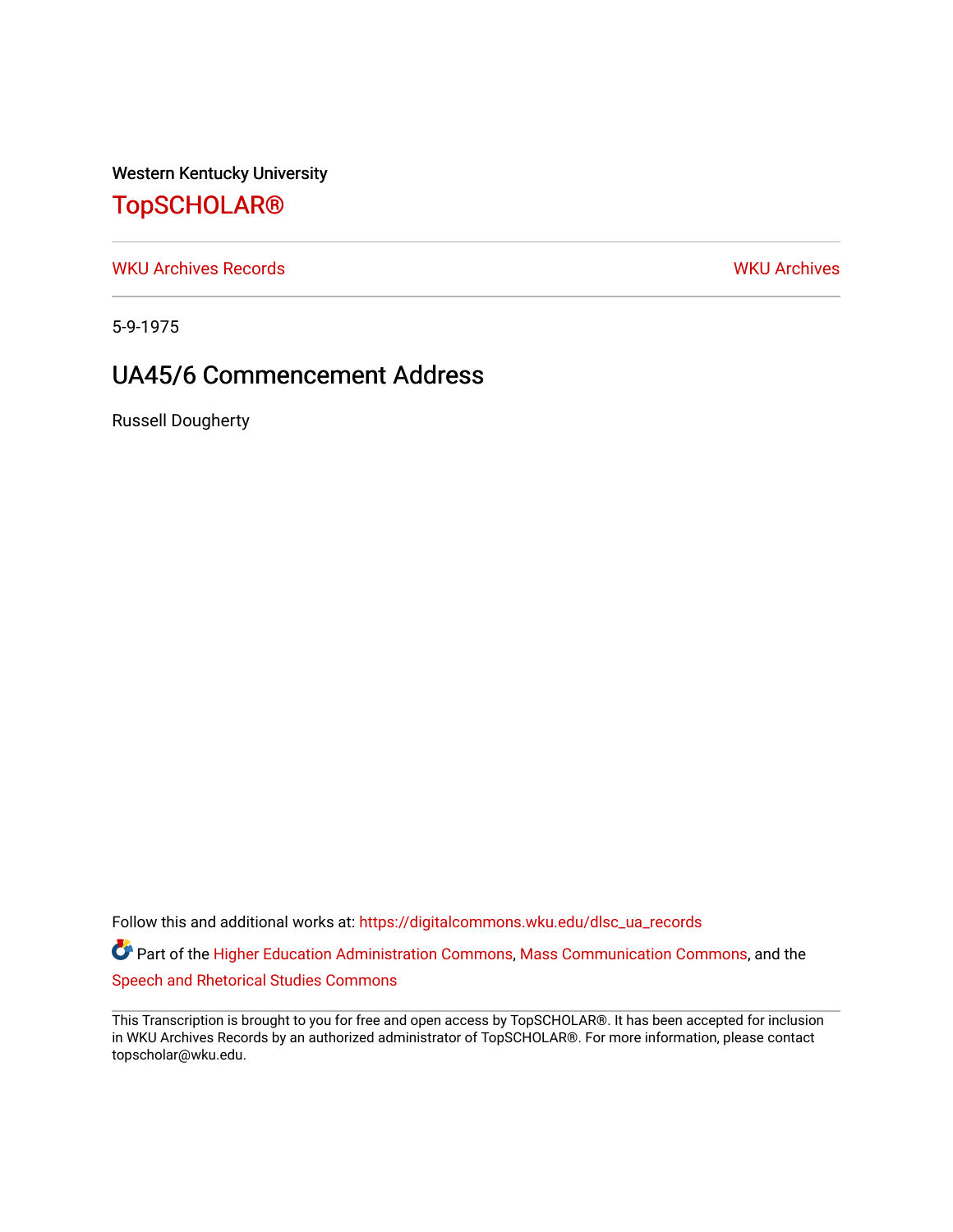## GENERAL RUSSELL DOUGHERTY'S ADDRESS AT WESTERN KENTUCKY UNIVERSITY COMMENCEMENT BOWLING GREEN, KENTUCKY 9 MAY 1975

What a thrill it was for me to receive President Downing's invitation to share this unique and this memorable occasion with you -- to congratulate each of you on your achievements and to share with the faculty, with your families, and with your friends the special meaning of this day,

The opportunity to return to my and to my wife's University, my father's University, my brother's University, my cousin's, my nephew's and my niece's University at this lllth annual commencement occasion, filled me with excitement -- with pride -- with nostalgia, of course - with considerable humility:

- what could I say?

I

- what should I say?

.- what useful contribution could I make to those years ahead of you, and particularly those of you finishing your undergraduate period?

Samuel Langhorne Clemens helped me find the answer  $\ldots$  and taking my cue from him, and paraphrasing "Mark Twain," I concluded "Just tell the truth . . . it will surprise some people and it will astound the rest."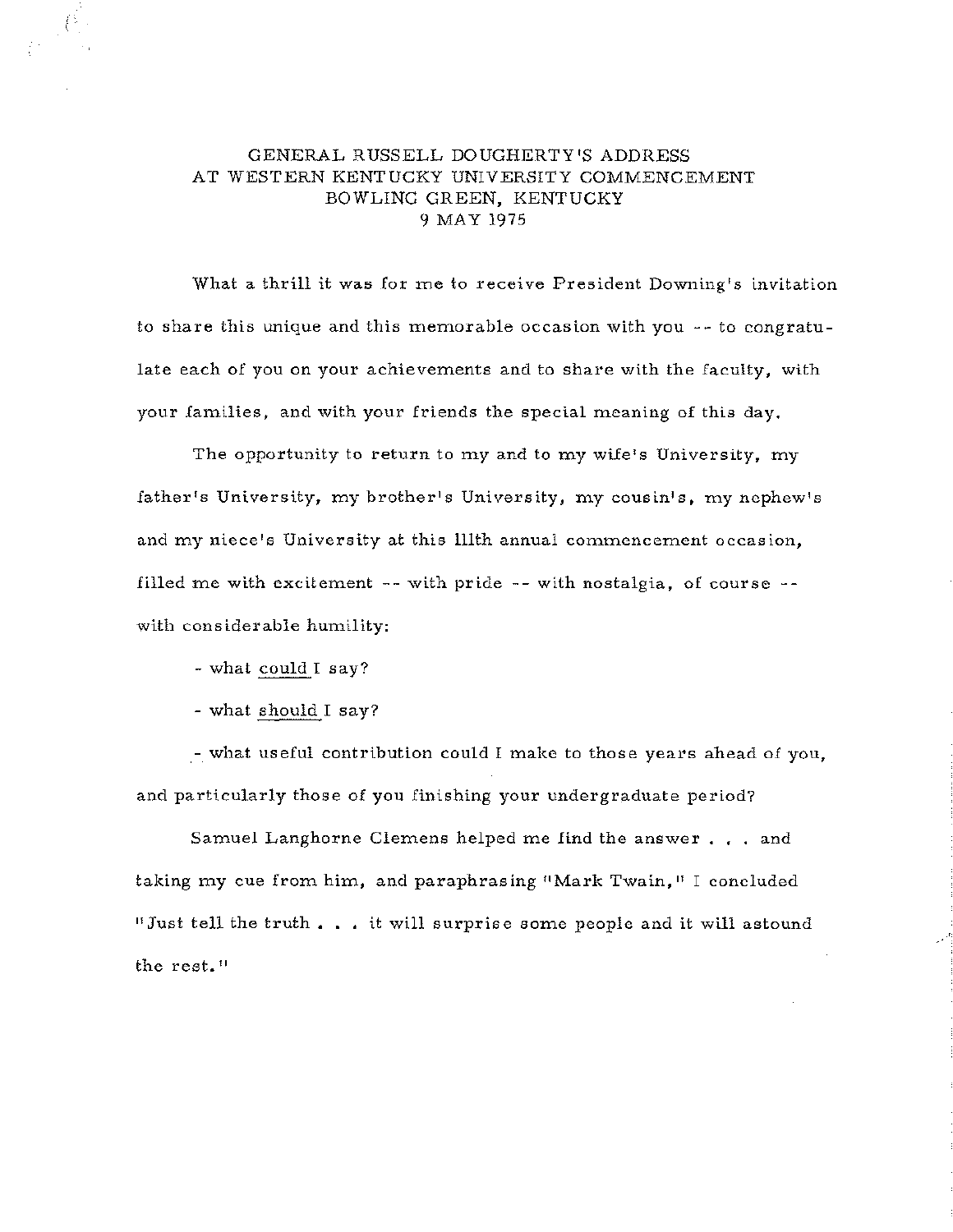Well, I have no intention of surprising or astounding you today -graduation itself is traumatic enough  $\ldots$ . But I do want to discuss with, and share with you, my reflections on some things that I take to be truths -- truths that may be helpful as you pass through the exit of your undergraduate experiences and step across the threshhold of your post-graduate years.

It's easy to tell the truth about absolute things  $-$ -quantifiable facts, things that have metes and bounds and that can be verified, indisputable verifiable physical facts  $\ldots$  but these are not the truths I want to discuss for a few minutes today. I want to delve into some far more subjective "truths" that I see as affecting you and me and our country very deeply  $$ things that transcend a perceived or an individual experience, and take on a fundamental reality that affects all Americans . . . and that in fact affects our world,

The first of my "truths" is that the post -graduate world you are entering in 1975 is going to be dramatically different from anything any of us has ever experienced before! No one knows what the future holds for us, of course, Even Alvin Toffler may have understated the extent of future shock - - for the changes under way about us are truly exponential, And the rate of chang is unlike anything ever seen before.

Just this month the United States concluded a decade of involvement in an intense, but limited, conflict in Southeast Asia and concluded it in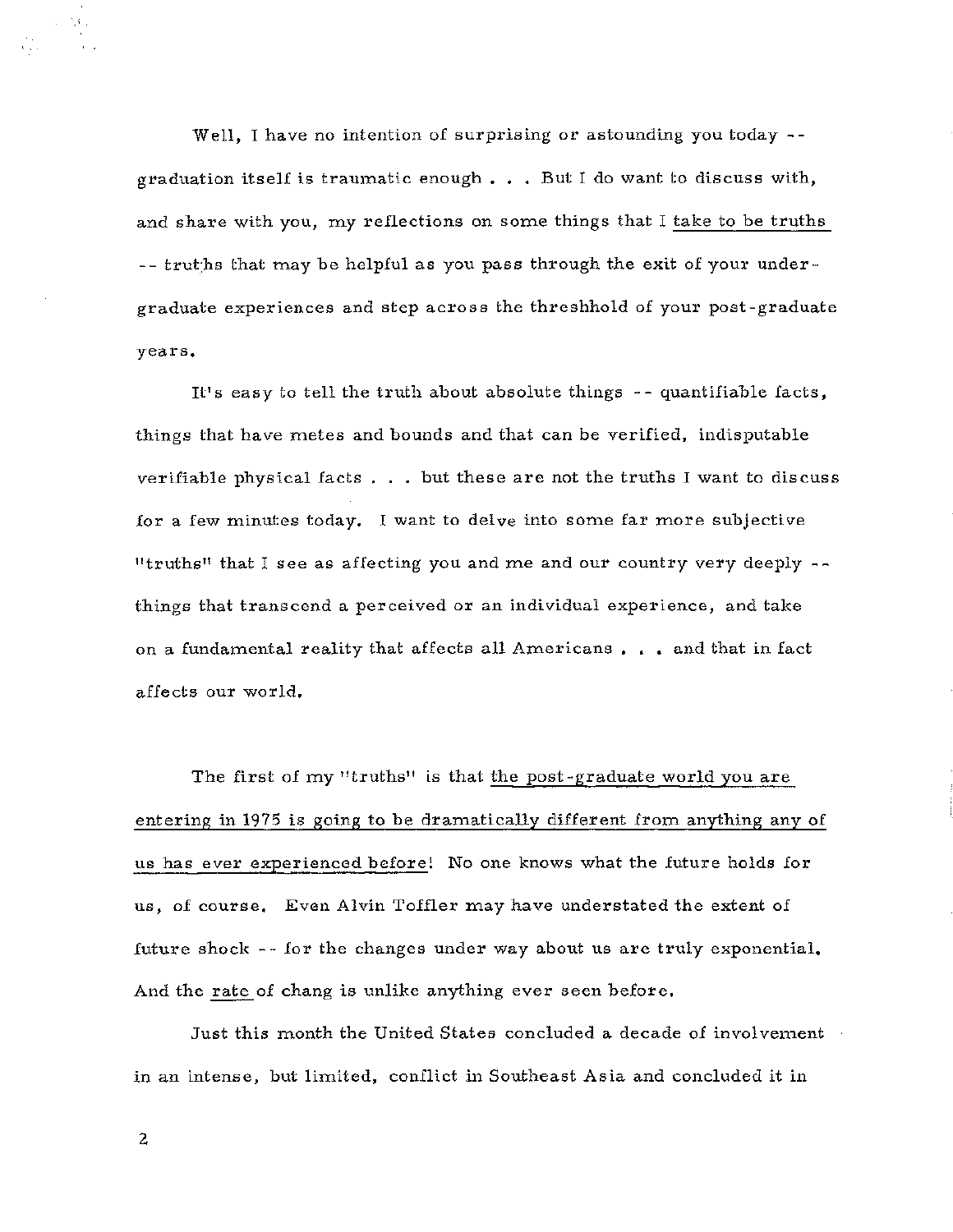a tragic, forlorn manner -- a tragedy without parallel in our two-hundredyear history. The implications for our nation's future -- both internal and external -- are af best uncertain. We are even divided emotionally in our country over the disposition of the political refugees who like thousands of others in decades before have turned to us for succor.

The uncertain international balance of trade, the unusual shift in the distribution of monetary credits, the unpredictable business future, the rampant unemployment and inflationary spiral in our national economy -- all are without precedent in our experience.

The so-called energy "crisis" is at least that -- and, in October '73 we had just a glimpse of both the political and the practical implications of our increasing dependence on foreign petroleum. For those of us who went through this period in Western Europe, the dependence is far more apparent -- and the alternatives even fewer.

The balance of military power between the Communist and the Free World as those words are understood is also undergoing an ominous change -- a shift in relative strengths without precedent in our Twentieth Century. The unquestioned margin of military superiority possessed by the United States throughout our lifetimes has now given way to an objective of "essential equivalence" with the Soviet Union, and that is the best we can hope to achieve. Any many of our countrymen are seriously debating whether we even need to try to achieve equivalence!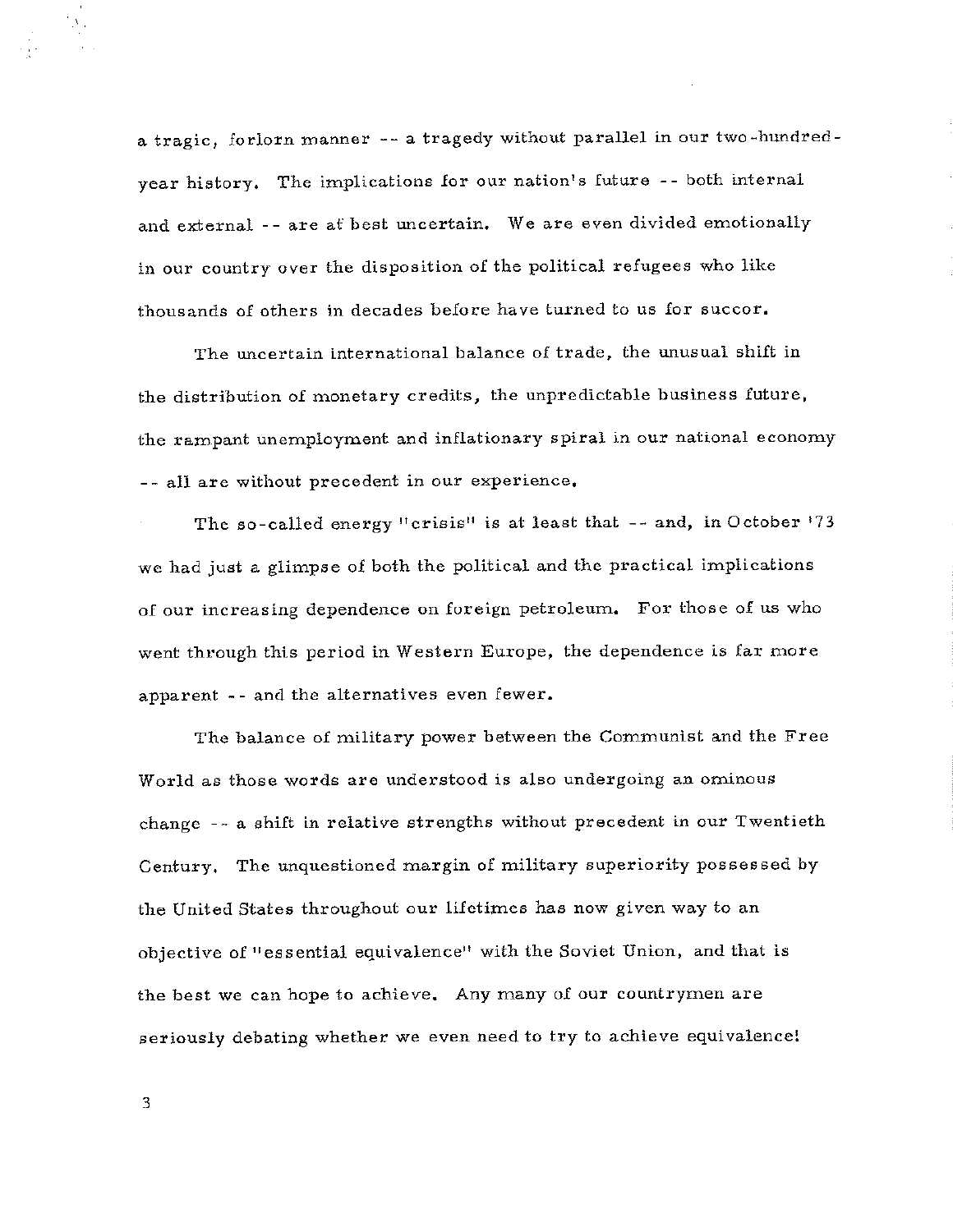The NATO Military Alliance, the most far-reaching international experience in collective security ever achieved in modern history, is undergoing a period of extreme turbulence and major internal readjustment with futures that are also uncertain.

We have little or no experience in this uncertain world that promises to be so vastly different from that we have known throughout our lifetime. And all of this was emphasized in typical manner by comedian Bob Hope when he was delivering the commencement address at his son's graduation from Georgetown University several years ago, After Mr, Hope outlined some aspects of the unknowns for the new graduates going out into the uncertain post-graduate world, Mr, Hope concluded by quipping, "Don't **Gol <sup>11</sup>** But as Mr. Hope knew then, and as we know now, you are going  $\ldots$  and you are going now  $\ldots$  so let's look at a more positive and a more encouraging "truth."

So the second of my "truths" is that, as changing and as different as this emerging world will be, we are far better prepared to cope with it than any comparable group or nation has ever been, Our basic qualifications -- our people, our Nation, our resources, our economy, our heritage - - all of these things converge and serve to equip us to handle change and challenge and to handle it far better than any nation or civilization before us. Our government was born in revolution and for two centuries we were the unquestioned masters of change and the change of earlier established values,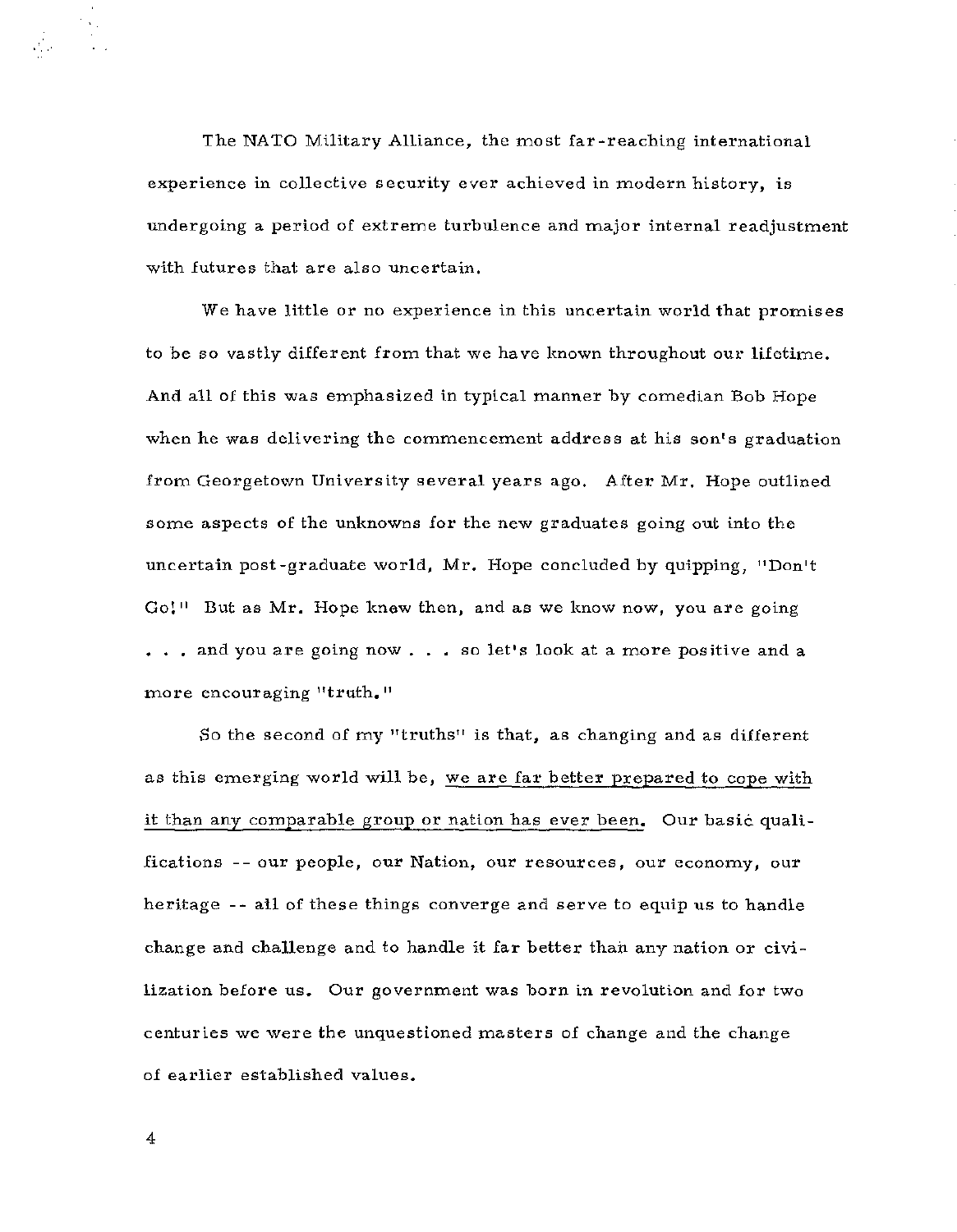You graduates -- and millions of college graduates like you -have been treated by your heritage and by your university to a resplendent smorgasbord of educational opportunities and enriching experiences  $\ldots$ you have had a thorough exposure to the world of ideas, ideals, and values, You are the men and women of modern America and you have been exposed to the richness of higher education, And, you are not alone -- you join in a vast group of highly-educated and talented countrymen, fortunately steeped in those same ideas, ideals, and values,

Possibly from a similar personal experience, you may be able to share with me a very vivid memory from my college days here at Western when the richness of study and education suddenly expanded my horizons . . . and gave me a personal inspiration and an expansion of my personal horizon that has stood the test of time and stress.

I have been told that there is present today a most lovely and respected professor, Miss Frances Richards, a revered and respected English teacher by many and certainly by this student of hers, -- and, for years, the faculty adviser to the College Heights Herald, Miss Richards had a way of filling her students with the richness of the subject, of inspiring them in this case with the genius and beauty of Shakespeare's writings, And to this day -- and throughout the intervening 36 years -- I have remembered how Miss Richards highlighted the useful, the reflected wisdom in the advice of the Bishop as he counselled King Richard: "My lord, wise men ne'er sit and wail their woes, but presently prevent the ways to wail."

5

 $\label{eq:2} \begin{array}{c} \mathcal{L}_{\mathcal{M}}^{\mathcal{M}}(\mathcal{M})\\ \mathcal{L}_{\mathcal{M}}^{\mathcal{M}}(\mathcal{M})\\ \mathcal{L}_{\mathcal{M}}^{\mathcal{M}}(\mathcal{M})\end{array}$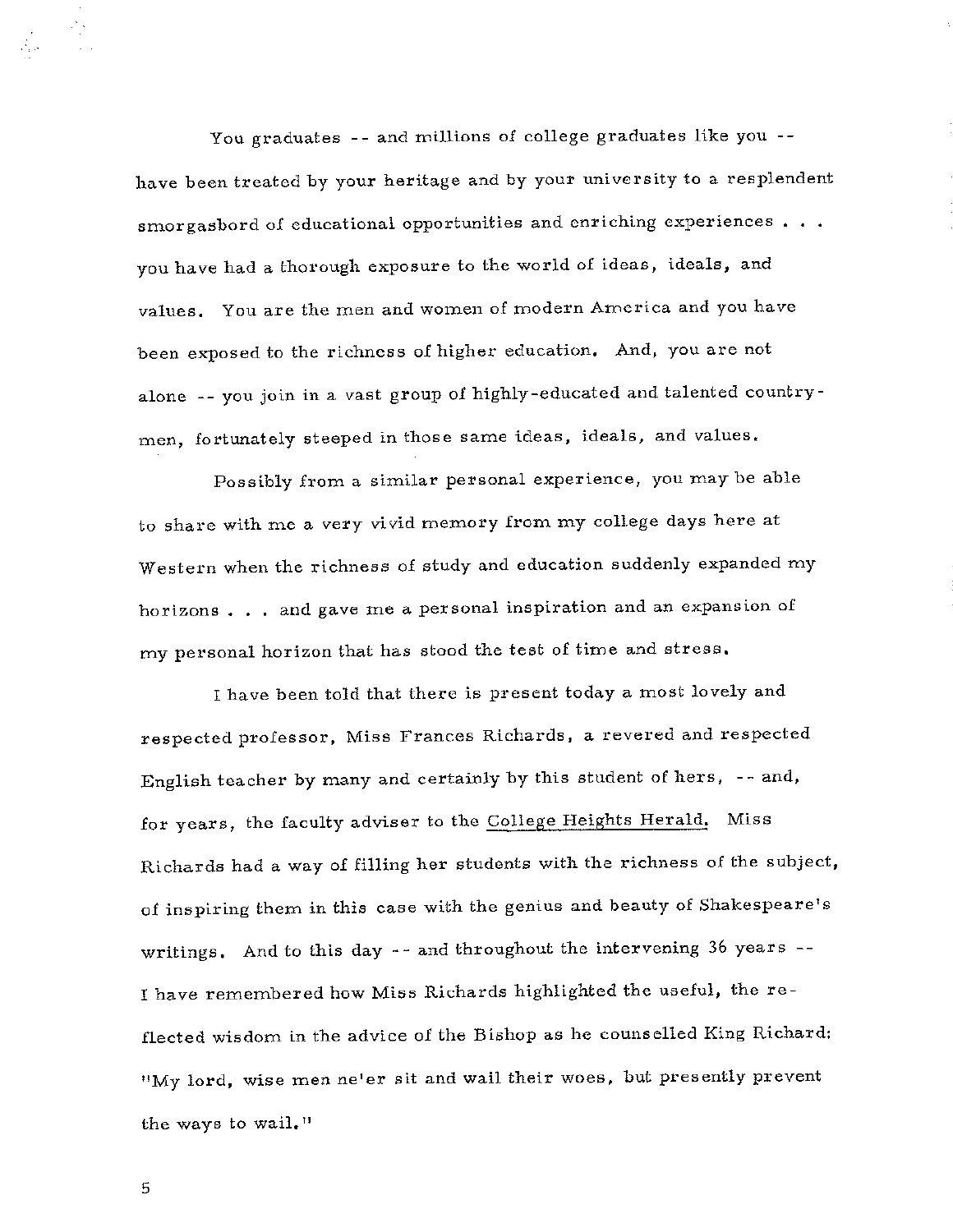What a magnificent formula for individual success, for national success in the face of adversity! Don't sit and wail your woes - - be up and a-doing -- working to eliminate the cause of your trouble! This advice has stood me in good stead through the years, and I commend it to you , , , as would Miss Richards if she were here just as she did to me,

In your years at Western, you have had exposure to learning experience -- academic, of course, extracurricular, and interpersonal learning experiences, Fortunately for our country this experience that you have had is no longer unique among our fellow citizens, The collegelevel exposure to higher learning is now a wide-spread experience for a large percentage of our young men and women. Our Nation is made stronger by the virtue of this rich base of educated and prepared people- and we should be better prepared to respond to the uncertainties of changing times,

I hope this process of learning and growth will never cease for you it certainly hasn't for me, I remember a line from a prayer by one of our military chaplains just within the past month; as he prayed he said, "Lord, forbid that we shall ever cease to wonder, 11 For it is wonder that is the stimulus to learn and to reason - - wondering about the uncertainties and the unknowns that are continually encountered throughout our lives, In the decades ahead -- as never before in the history of man -- that continuously creative process of wondering, of learning and

6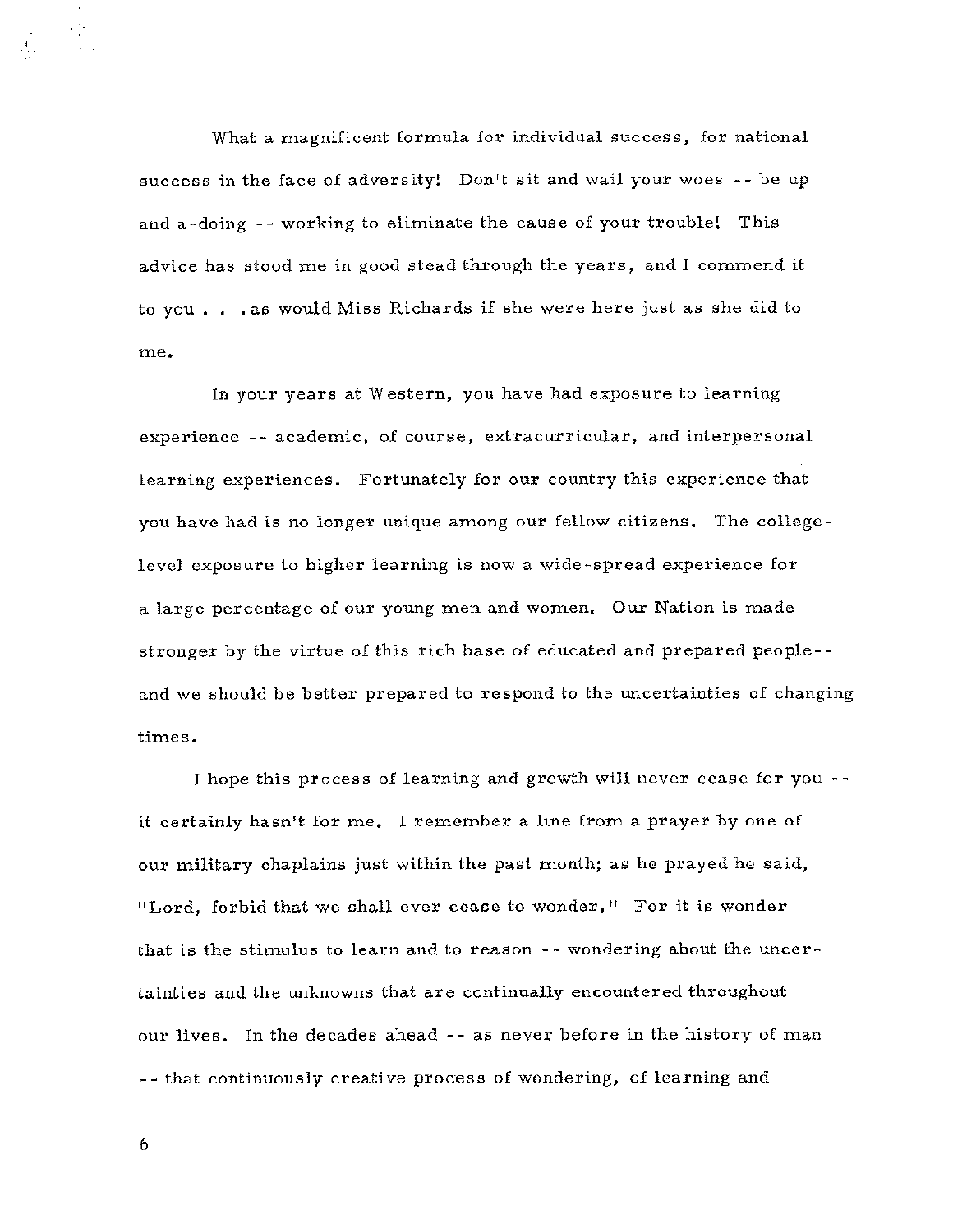reasoning will be challenged severly. But you have the basic prerequisites for this challenge.

This richness of personal preparation for the future that we enjoy is also matched by the inherent strength and vitality of our country. Ours is truly a great nation  $-$ - and it is made even greater in the eyes of those of us who have had opportunities to see, to study and to live in other nations of the world, and the incomparable capacity and potential of our people fortunately is matched by the vastness of our national **resources.** 

True, we are experiencing a very disquieting, turbulent social process in our country  $\sim$  old orders and social values are under attack, new ones are emerging. Increasing rights and freedoms are being extended to millions of Americans. Traditional, legal, economic barriers are falling  $\ldots$  as are discriminations among our races and between the sexes. Many are clinging doggedly to the earlier social values, while others are pursuing change with the unrestrained ardor of a revolutionary. But no one can deny that the social orders are changing, and we must adapt to these changes.

The real test for us as a nation will be to see if we, as a nation, can adapt to the changing social values of our times without losing our precious democratic heritage that made it possible to change! And you will be in the midst of this period of transition.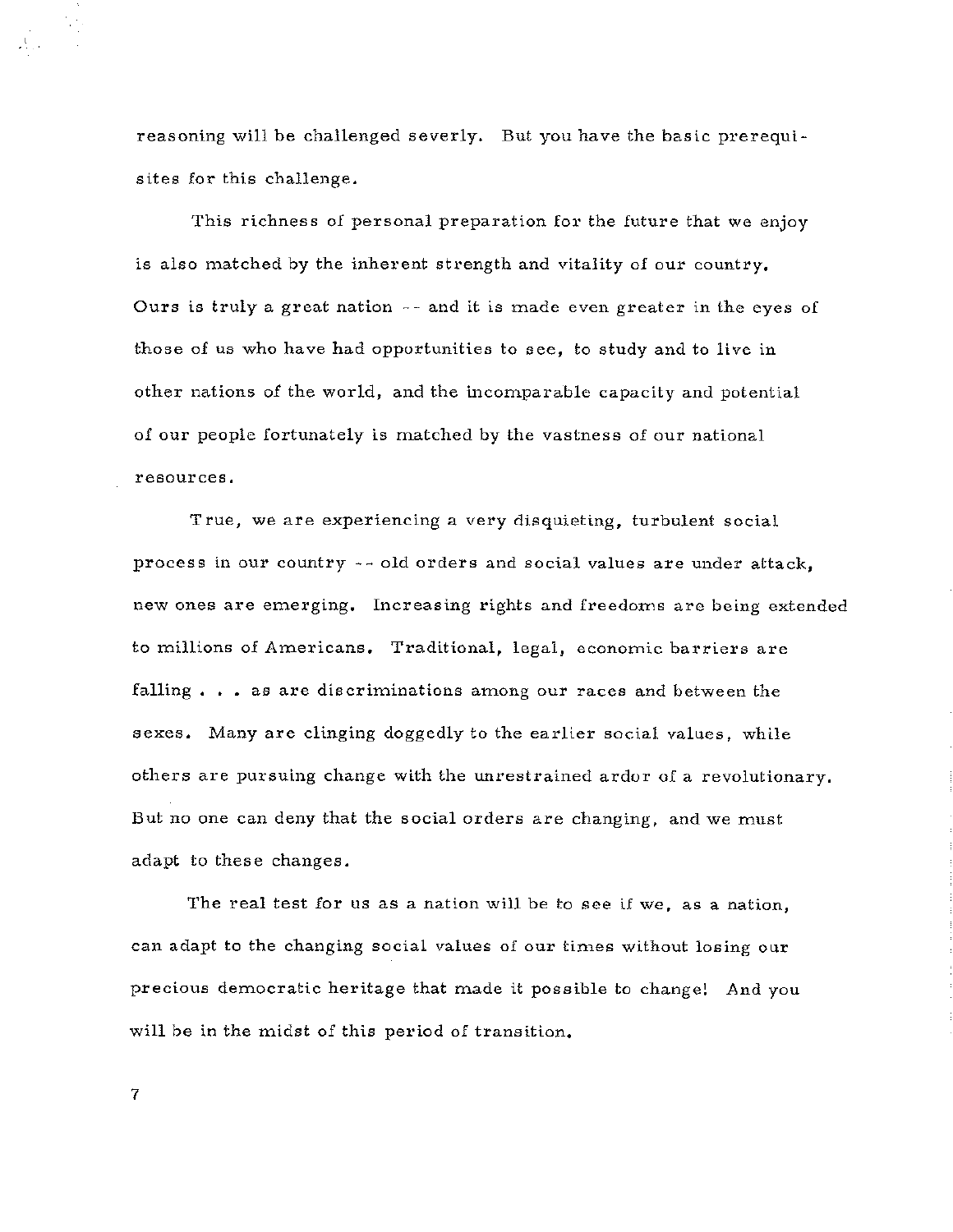The third "truth" -- and one that I recognize to be far more argumentative, is that, internationally, we are in a period of unusual disarray that is trying the soul of our nation and its diverse, pluralistic citizenry. We have had thrust upon us the realization of our profound dependence on other nations - - and are just beginning to understand, reluctantly, that we truly are an interdependent world and not the master of our fate. We have validated John Donne's admonition that "No man is an island unto himself.<sup>"</sup> We are bound up in a web of complex and inescapable obligations and interdependencies that are causing. frustrations -- that disrupt our domestic aspirations and portend a weakening of national security,

As a nation, we have had to accept great nation responsibility  $$ simply because we are a great and leading nation. And we can't avoid this leading role  $\ldots$  our own security and our freedoms are totally involved. If we drop the ball of leadership in the Free World, there is no one else *to* pick it up -- not on our side, at least, And this is an inescapable fact -- and it's an immutable reality.

We cannot afford *to* retreat from or relinquish this international role of leadership - - *even* though the role is burdensome and not an easy one to play, To isolate ourselves in some form of "fortress America" is not really a choice that is now ours  $\ldots$  time and circumstance of history have progressed *to* where this choice is not available *to* us, For, if we try *to* isolate ourselves, we will not be more free, we will not be more secure, or we will not be less burdened - - but the risk will be greater,

8

÷,≥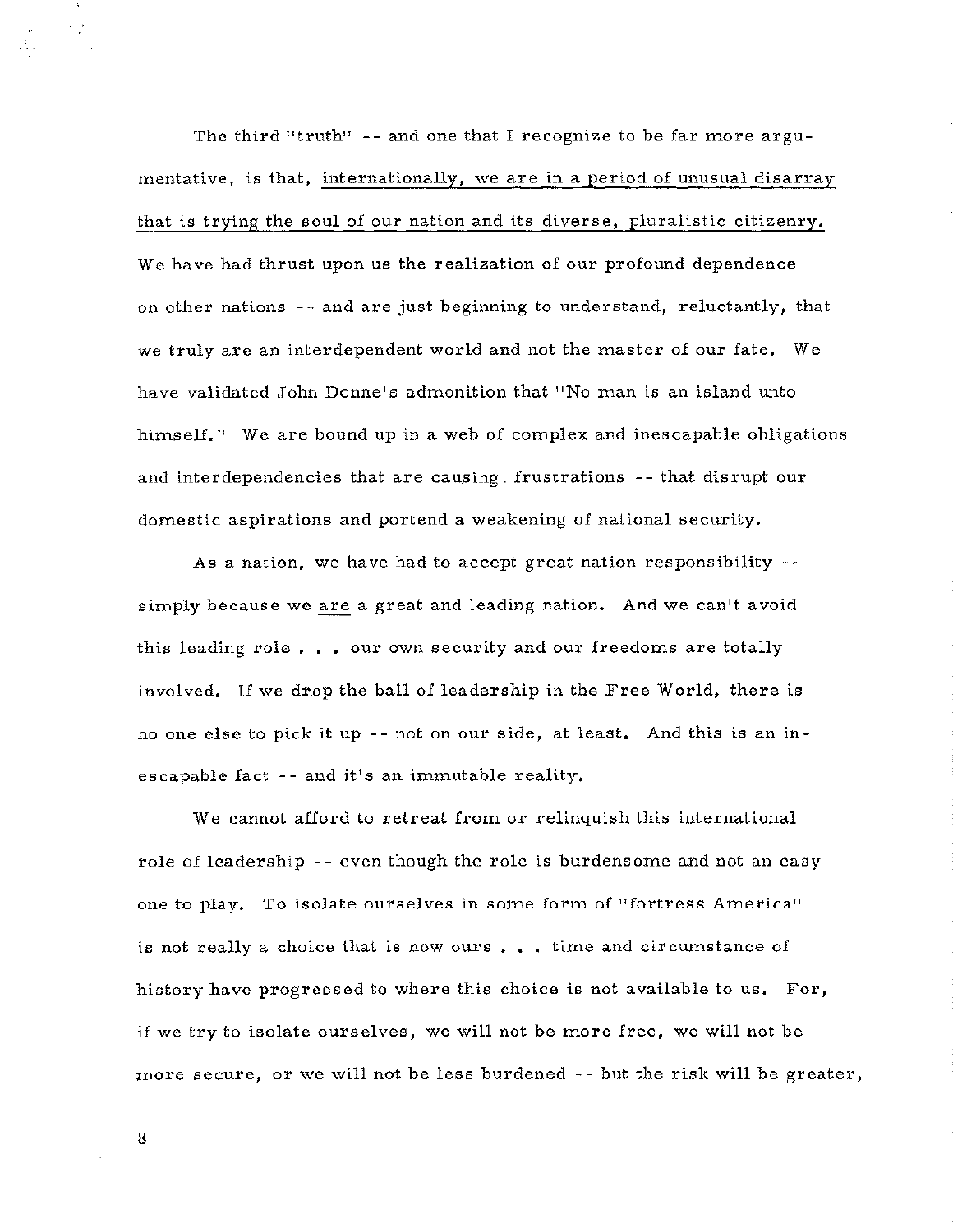our burdens will increase and our fundamental values will be endangered, We are in and of this world, and time has long passed when we had the isolationist's choice of disengaging from our world and withdrawing to our shores and behind our oceans. Changed circumstances have just eliminated the option.

In my judgement, we will be as a nation soon be put to the test *to*  see if we can continue to live up *to* this role of leadership in this complex, international milieu -- unlike any that we have ever experienced before, And, our Administration and our Congress will be put *to* the test as they represent us -- as they have never been tested before -- the test of living up to the dual obligation of our government (as that dual obligation is set forth in our Constitution) to "promote the general welfare" and "provide for the common defense. 11 Notice the choice in the Preamble to the Constitution is not "either/or" -- it is not a choice of whether we will have domestic social programs or we will provide the essentials for defense ... The Preamble declares that we must do both!. And we must; for the alternative is too awesome *to* contemplate,

One of the hallmarks of our form of democracy -- and one that has set the United States apart from other experiences in democratic government - - is that, while the majority has the right to govern, it must do so with full recognition and protection of the rights of the minority. The majority must restrain itself in order that the minority is not suppressed,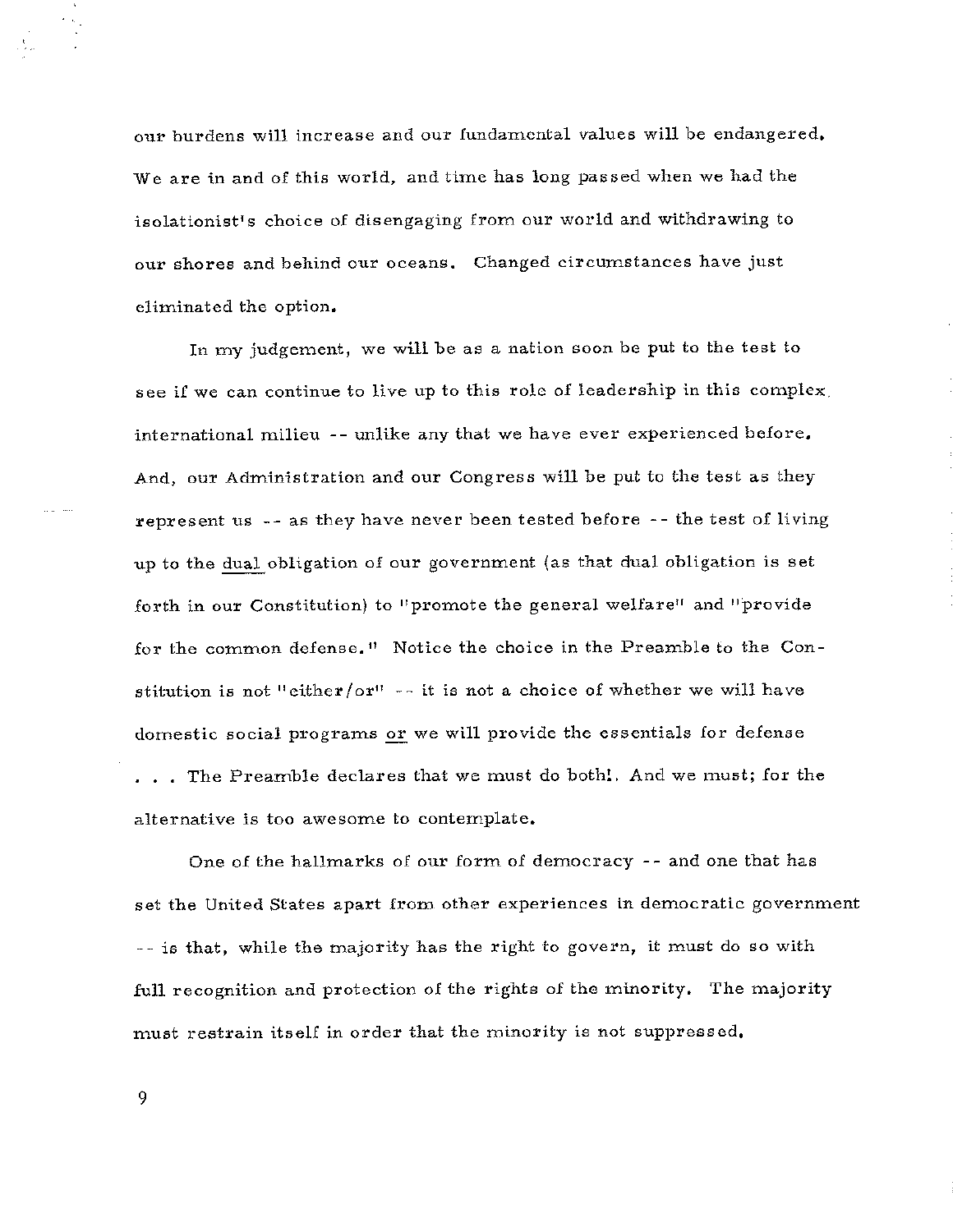But there is another significant aspect of our particular democracy, an aspect that is often overlooked  $\ldots$  and that is the obligation of the minority to respect the right of the majority to govern and to rule,

Now this is the rule of responsible people acting responsibly under law, This is what has made our government and democracy great, and what has sustained it over two hundred years, this interaction of the rights and obligations of minorities and majorities.

These basic ingredients of greatness are still here, And, if properly used, they will enable a responsible majority and an equally responsible minority to concert our efforts - - as we must - - in solving the serious domestic social problems of our nation while, simultaneously, providing for the continued security of our nation from intimidation and coercion, and even outright attack,

These domestic pressures of today -- this aftermath of Vietnam - the problems of our economy  $\ldots$  all are serious. But we must not -either by drift or by mistaken choice - - fulfill Winston Churchill's sardonic prophecy concerning the weakness of traditional democracies. In the final volume of Churchill's history of World War II, Triumph and Tragedy, he wrote:  $\mathbf{1}^{\mathsf{T}}$ ... and so the great democracies triumphed, and were now free again to resume the follies which has so very nearly cost them their lives." Are we going to resume those follies?

Well, the fourth, and final, "truth" that I want to discuss is that we as Americans are unique among democracies and uniquely blessed with a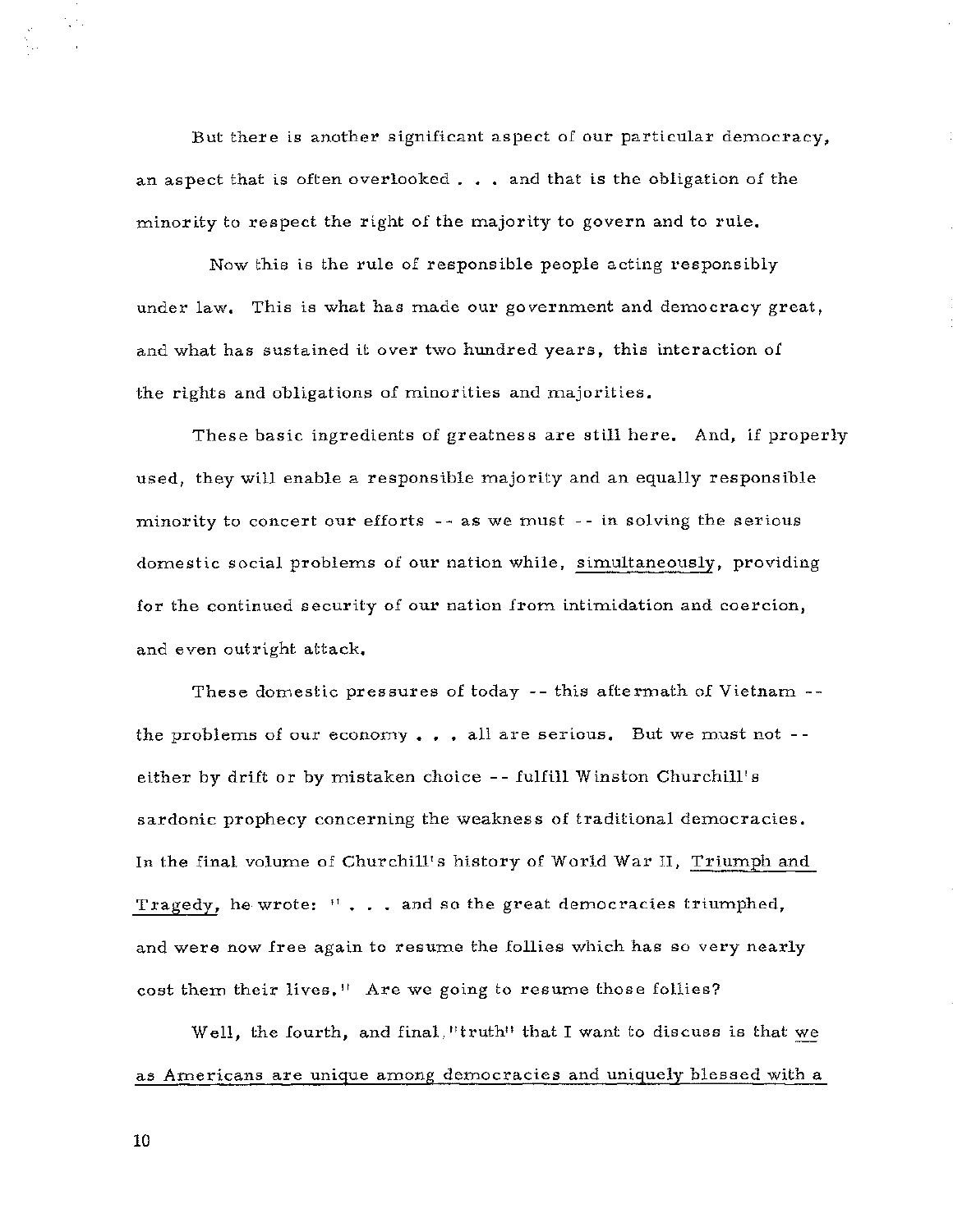two-hundred year tradition of individual freedom as it has never been known, This is a brand of individual freedom of thought and action unlike that ever enjoyed by any other nation and certainly for any other period of two centuries  $\ldots$  strong enough to survive countless tests - - to overcome centuries of racial discrimination, and to stand as the model for the world. But we must recognize that individual freedom is not free ... and it is not absolute. It must be protected zealously, and it will not be assured if we ignore the continuing price of freedom and the burdensome obligations that we have to accept to keep it as a birthright for our American progeny.

In Gulag Archipelago, writing from the wretched depths of a soul and body filled with the anguish and with misery of a total loss of freedom, Aleksandr Solzhenitsyn wrote the most poignant phrase I have ever heard let me share it with you: "Free men do not know the value of things!"

Yet ours is a world full of "things" . . . most of us have or will spend a lifetime getting, making, using things. Things for our own benefit -- things £or the benefit of others. This morning you will be getting a very important "thing" -- your degree or your post-graduate degree. Things are all about us -- it's how you get them, and it's how you use them, and the relative value you place on things that are the proper subjects for your judgement.

We can easily become slaves to things -- and they can take on a value that is inordinate and transitory - things must be put in proper perspective with the transcendent value of individual freedom and dignity.

11

an Sirika<br>Galeria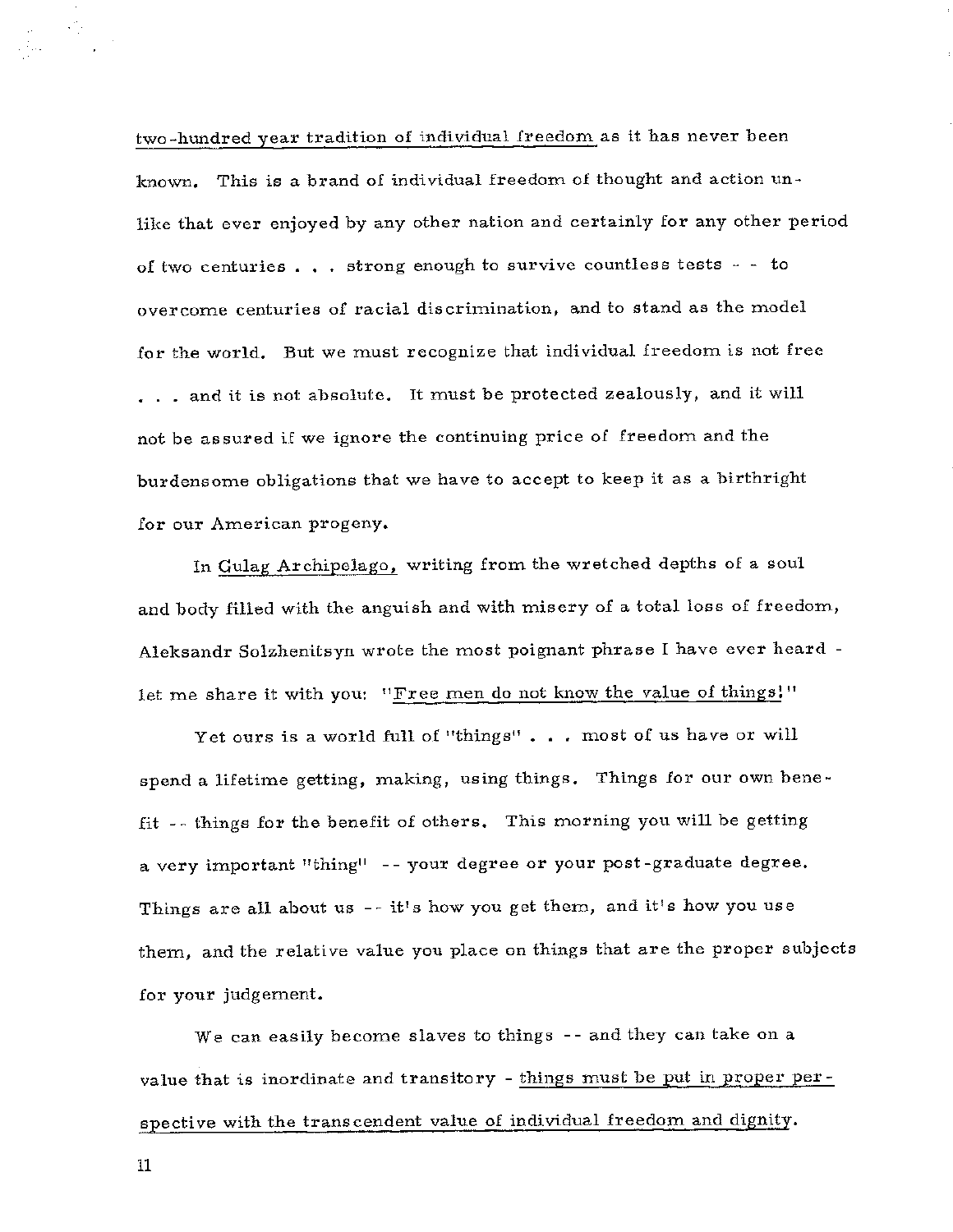We would be wise indeed to heed the counsel of Solzhenitsyn -- who's an authority on the tyranny of totalitarianism,

The history of man's civilization is replete with the stories of people and nations who became absorbed in and sated by their prosperity -- their accumulation of things. They trusted the material trappings of their affluence and their culture *to* secure them like a talisman, And, if you dig deeply enough into the ruins and the wastelands, you can find these rotting artifacts and "things" of these fallen civilizations,

Let's not repeat the mistakes of these lost civilizations and the destroyed nations of the past who found that their brilliance and their high standards of living didn't offer one bit of protection from uncouth, armed hordes with low standards of dying, Let's not let our nation and our civilization suffer corruption from within and corruption and atrophy of our basic institutions and erosion of fundamental values , , , that destroy from within, and that make us. incapable and unwilling *to* stand up concerted against intimidation and coercion from without,

So, on this lllth Commencement of our great University, I offer you the prospect of participating directly in the preservation of our free society. And what a challenge this is  $\ldots$  and what an even greater challenge it promises to be in the future, I urge you to use *to* the fullest the experiences, the wisdom, the maturity and the valuable interpersonal relationships -- nurtured here at Western and culminated by this graduation ceremony. Be aware of your environment, immerse yourselves in the